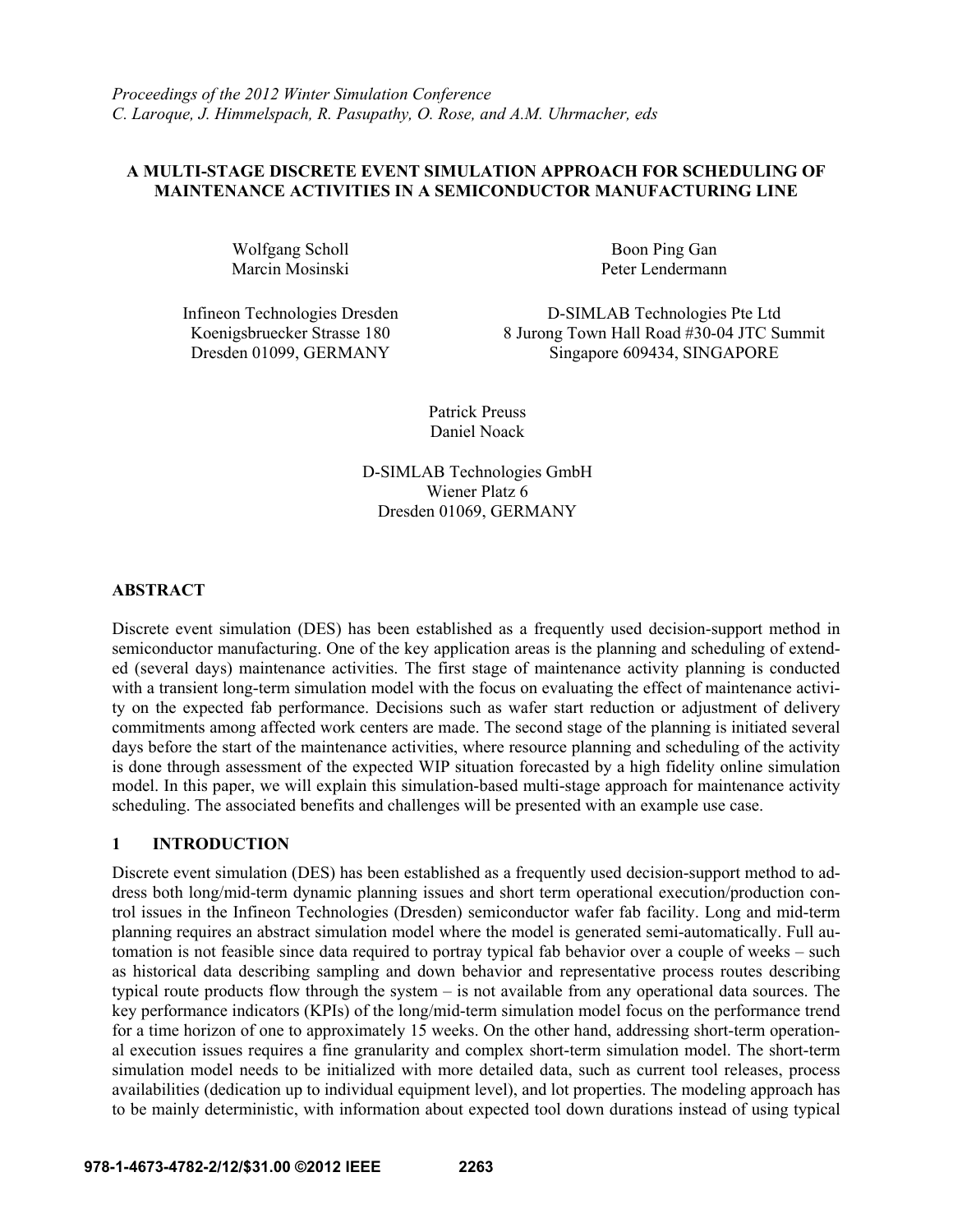values from history analysis and a more detailed sampling modeling using lot attributes instead of historical sampling rates. A short-term simulation model must be generated in a fully automated manner with short computation time, which means 100% basic data availability as well as data quality are crucial. Any incorrect and missing data must be corrected using an intelligent post processing mechanism as manual basic data correction would be too time-consuming. Abstraction with respect to process routes or dedication information to reduce data complexity is not possible as this would restrict the application of short term simulation. This means that huge data volumes need to be handled within a highly complex model architecture. The key performance indicators (KPIs) of the short-term simulation model focus on categorizing values to different level of criticality, with a time horizon of one to seven days.

One of the key applications of the long/mid-term simulation model is to quantify the effect and side effect on product cycle time and delivery with additional wafer starts or the effect of line incidents. Another application is to evaluate the impact of extended maintenance and engineering schedules to the fab capacity. Typically, a time window of four to six weeks is available to decide for the best. The visibility into the potential impact of different schedules to fab capacity through long/mid-term simulation helps in the decision making of wafer start reduction or delivery commitment adjustment at an early stage. In contrast, a short-term simulation model is used to identify the right point in time (the day of the week) to perform preventive maintenance (PM) activities. This is enabled through the lot arrival forecast for the next seven days using the short term simulation model. PM activities can then be scheduled on the day with low lot arrival rate. This latter application has been deployed in Infineon Technologies (Dresden), where the short term simulation forecast results are made available for daily operational planning, and is accessible by a wide user group through the integration with existing maintenance planning system.

The remainder of the paper is organised as follows: The specific applications and underlying simulation modeling approaches for a yearly PM activity scheduled using long-term and short-term simulation are described in Sections 2 and 3, respectively. A specific use case that illustrates the interdependencies of both approaches and also shows the achievable benefit is discussed in Section 4, followed by conclusions and an outline of future work in Section 5.

#### **2 LONG-TERM SIMULATION**

#### **2.1 Application**

At Infineon Dresden discrete-event simulation is integrated into the business process capacity planning and wafer start management. The purpose of long-term simulation is to forecast the fab behavior of the next three to four months, especially key performance indicators such as work-in-progress (WIP), cycle time, moves, wafers out and utilization. This forecast horizon covers the typical response time of the fab to changed input conditions such as wafer starts, uptime and dispatching. Another important application is to quantify both direct effect as well as side-effects of additional wafer starts in a fully loaded fab under consideration of actual dispatching policies.



Figure 1: Long-term forecast of fab cycle time after product mix change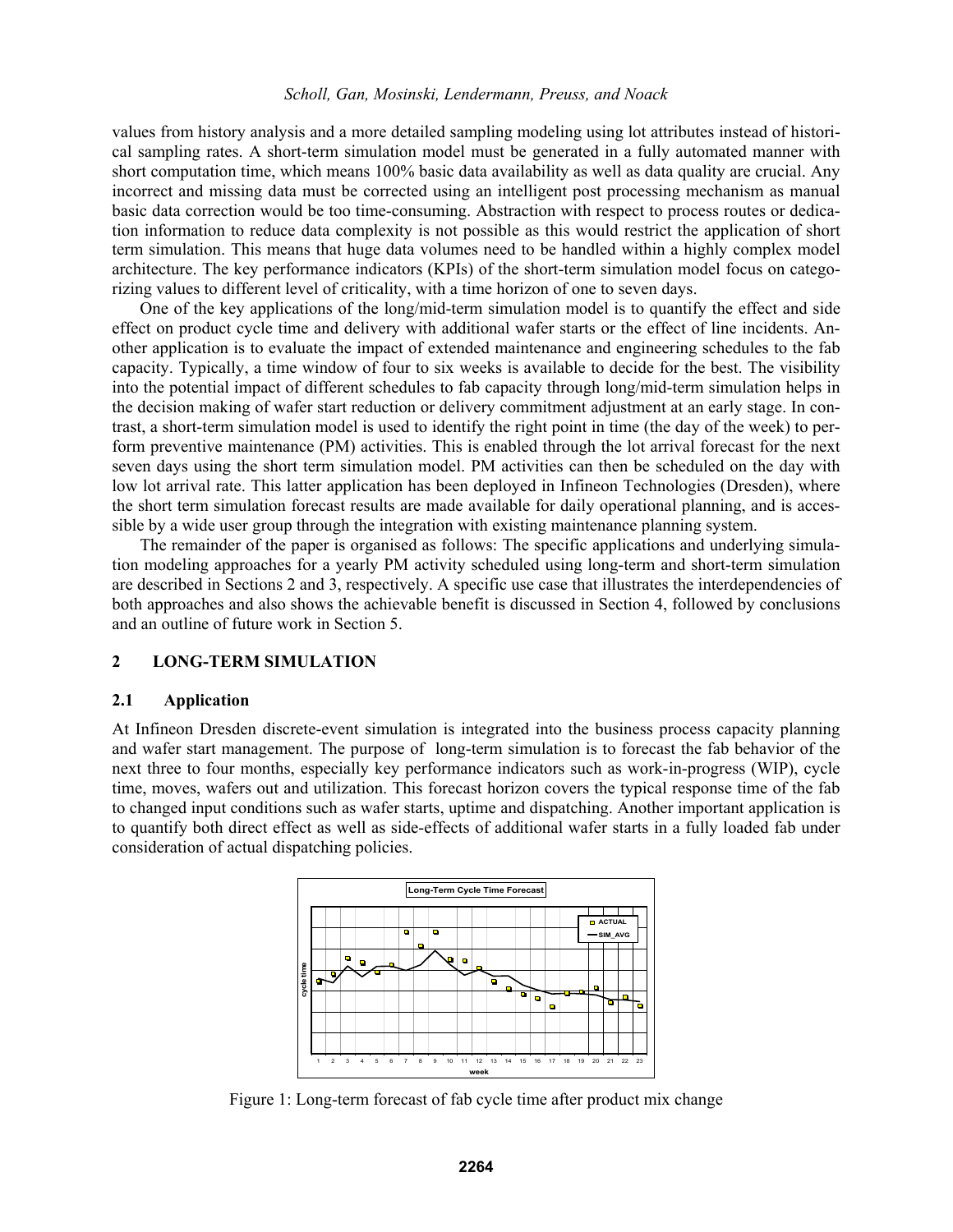Although regular changes in wafer starts are typical for a fab of customer-specific logic products, a long-term forecast of cycle time and WIP on level fab or product group is feasible and useful for both strategic and operational decisions. In Figure 1 it is shown that the long-term simulation forecast can predict the cycle time trend, although various fab constraints have changed during this time.

Another important application is cycle time forecast on work center level. From the point of view of simulation this is a plausibility check and allows inferences to be made about basic data quality. In the production departments it will be used for planning tasks, e.g. correction of tool and process release plans and, of course, for a first early scheduling of several days' engineering and maintenance activities, as described in detail in Section 4 of this paper.

### **2.2 Modeling Approach**

The actual line situation in the fab is relevant for a performance forecast between the following week up to a three-month time horizon, so the simulation has to be transient in nature. Long-term simulation is a mainly stochastic and very pragmatic approach.

What are the main attributes of a long-term performance forecast? In addition to usual statistics from history (distribution of down events and time parameters for down events, setup, lot transportation and so on) other typical disturbances such as transport system (AMHS) and IT problems, in the production process have to be considered. These events have a low probability of occurrence, but a high impact on longterm fab performance trends. Both extensive experience and systematic analyses are necessary to find out important "ingredients" of a realistic fab modeling. Selective machines are noticeable with extended downs in addition to their normal down behavior. It has been shown through internal study that a modeling based on average down parameters of MTOL (Mean Time Off Line) and MTTR (Mean Time to Repair) from the last three months' history is not good enough, a separate down distribution has to be used in the simulation. The same is also applied for periodical chamber cleans and bath changes. Due to a lot of stochastic events confidence runs are necessary, but to achieve acceptable computation times the number is limited to ten. This limitation does not have a significant impact on accuracy of the simulation results. A simplified modeling approach is very important to master the huge data volume. The level of simplification is defined in the validation phase and depends on each particular application and on the data availability from data sources. Some simplification features are:

- Use of route representatives based on technological classification criteria
- High level modeling of tool configurations and dispatch rules
- Sampling process modeling based on historical data (rates)
- Modeling of non-productive wafer processing with additional down distributions
- Simplified warm start conditions with consideration of current WIP lot positions only
- Consideration of just the most important dedications within work center (e.g. lithography, sputtering)

A model initialization with too much detail, e.g. all currently restricted tool releases, would also handicap the use of the simulation for long-term forecast. Model validation is carried out based on historical production data (WIP, wafer starts, discrete down events and so on) in a step-by-step approach starting on level production area. Once an agreement is reached between simulation and reality, the validation moves on to the next level of details, which is work center level. The typical runtime for the three months simulation forecast of the fab Dresden is around 12 hours. This does not restrict the usability as the forecast horizon smaller than one day is not relevant. It took more than one year to get a realistic fab model for this application.

# **3 SHORT-TERM SIMULATION**

#### **3.1 Application**

In a dynamic manufacturing environment numerous performance disturbances, caused by events such as unscheduled equipment downs, re-entrant flows and large number of product mixes exist (Scholl 2008).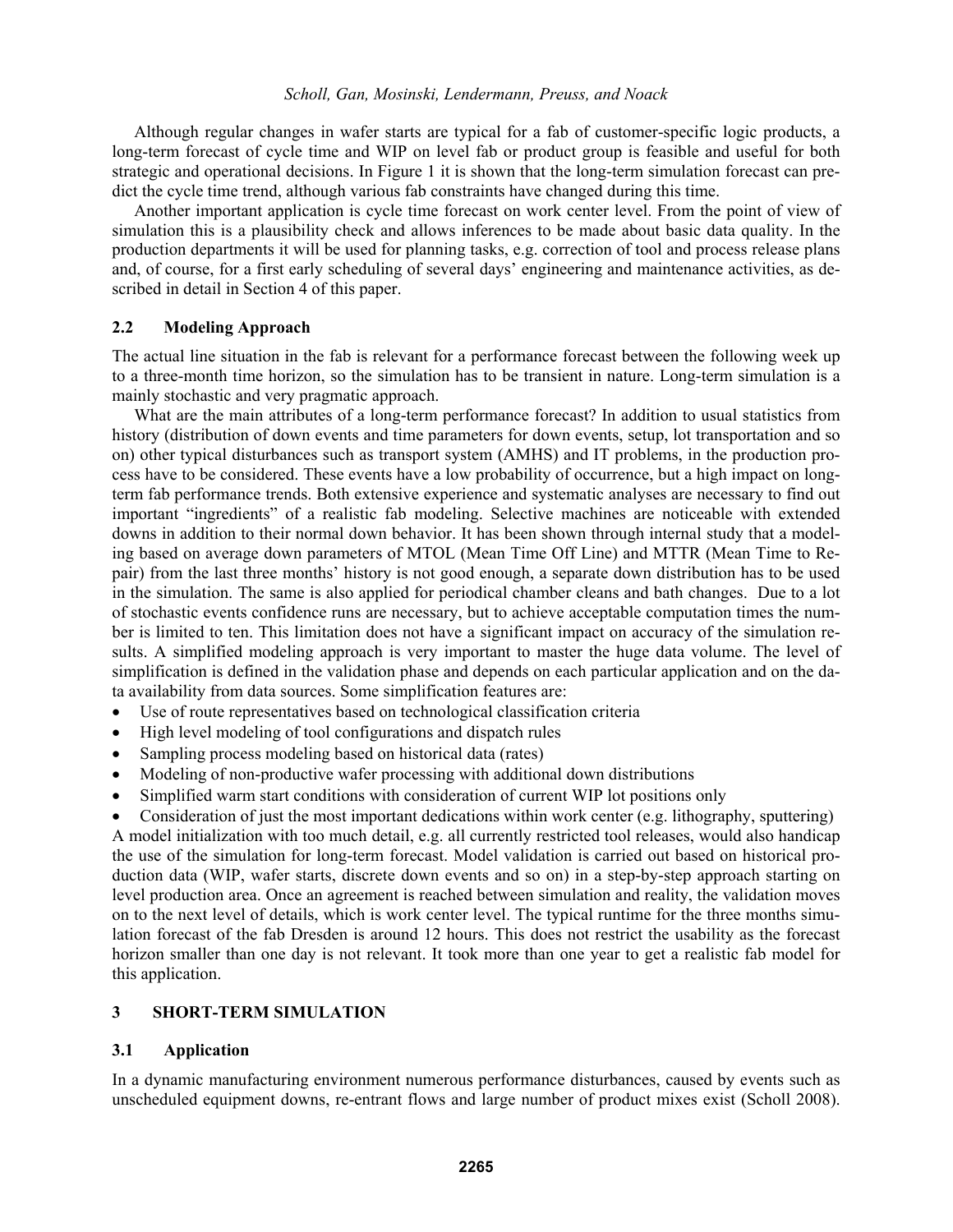Such disturbances result in lot arrival fluctuations at work center and resulting in performance losses. If, compared to the average arrival rate, the work center lot arrivals are high then work center WIP and cycle time increase. In turn, if the work center lot arrivals are relatively low then work center capacity is lost. In the worst case a preventive maintenance (PM) activity that is not planned properly occurs during a time of high workload rather than during a low WIP period. Badly planned PM occurs today as the PM planning process considers only the urgency of PM, the availability of maintenance resources and maintenance personnel. With the availability of short term simulation that provides work center performance forecast to predict lot arrival and WIP fluctuation on a daily basis, a PM activity can be planned by considering the anticipated workload at the work center as an additional criterion.

# **3.2 Modeling Approach**

The essence of the short term simulation model is (Scholl et al. 2010):

- High level of detail to achieve high forecast accuracy
- Model initialization using the current state of fab situation
- High degree of automation to generate the simulation model automatically (and fast)

The short-term simulation model contains a high level of detail, including real routes as maintained in the Manufacturing Execution System (MES), lot attribute dependent sampling, rework, high granularity equipment modeling with consideration of chamber influence, send-ahead modeling, and work center specific dispatching rules including Kanban modeling. Such a detailed model is required to ensure high quality of forecast accuracy to be achieved at work center level for the purpose of operational planning.

Besides having high level of modeling details, a short-term simulation must be initialized with the current state of fab situation. The short-term simulation model does not have to go through a warm-up period as it does not start from an empty fab (Reijers and Aalst 1999). The model initialization contains the current equipment states, including estimated down duration, WIP lot hold and rework status, future lot release with individual lot information and attributes.

A large volume of data is required for the generation of a short-term simulation model with such high granularity. A high degree of automation for model generation is therefore essential. The automatic procedure includes data access, data transformation, model generation and reporting. An automated error identification and error correction is essential to keep the data quality on a high level. It includes the handling of missing lot operations, missing or additional equipment, and incorrect process times.

Our short-term simulation uses a mainly deterministic modeling approach. Stochastic behavior is kept at a minimum and only applies when data with sufficient quality is not available or impossible to obtain. An example is the non-productive equipment state modeling. Preventive maintenance (PM), unscheduled down, and engineering states are the contributing factors to an equipment non-productive state. Information on PM and engineering states are available, and thus stochastic modeling of this element is not essential. But unscheduled down events are not predictable and therefore have to be modeled as stochastic behavior. Another example is lot sampling which also can be modeled as purely stochastic events. However, in our short-term simulation model some elements of lot sampling are modeled using lot attributes, where the lot attributes define the operation that the lot must run (and must not run). This is a mandatory requirement for application of short-term lot arrival forecast in wafer inspection area.

# **4 EXAMPLE OF USE CASE**

# **4.1 Multi-Stage Approach For Yearly PM Scheduling**

At times when yearly or quarterly preventive maintenance activities (to be executed within a time span of 4-6 weeks and with a duration of 12 or more hours) are required the equipment cannot be used for productive wafer processing. It is therefore important to find suitable time slots when such PM activities can be carried out. The realization of this use case can be done in two steps: First of all the long-term simula-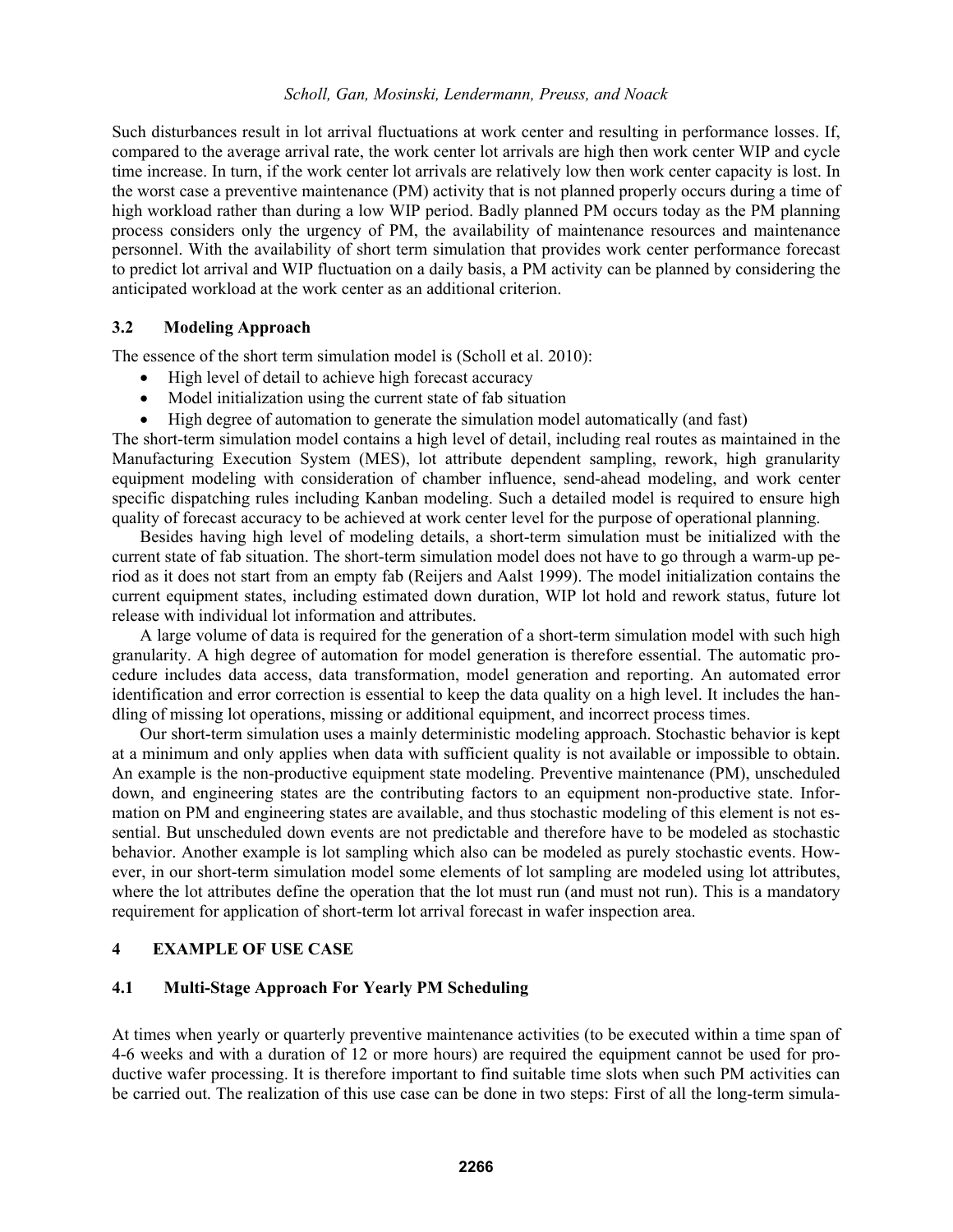tion forecast will be evaluated to find a week with a good cycle time of the equipment's work center as shown in Figure 2. For example, work center WC-10 has a good time window in week 6 to week 9 for preventive maintenance activity as these weeks have the lowest cycle time violation forecast.

Having identified the weeks that are most appropriate for preventive maintenance (PM), the shortterm simulation can now be used to find the best time slot during these weeks to execute the PM. The value of the short-term simulation is to give a 7-day of arrival forecast for various work centers across different areas of the fab. These forecasts can be used to derive the expected work load situation at certain areas over the time period. This information helps to further improve the timing of PM activities in regard to the current work center situation. The incumbent PM planning process takes into consideration just two factors: (1) the upcoming PM time window, and (2) the availability of the PM staff, however, it does not consider the work center performance. To address this, a commercial short-term simulation solution *D-SIMCON Forecaster* (D-SIMLAB 2012) has been deployed and integrated with the PM planning system to provide daily work center performance forecasts. PM activities can thus easily be planned to avoid major WIP fluctuations and cycle time increases at the work center.

|              | <b>ACTUAL</b>    |                     |                  |                          | <b>SIMULATION</b>                       |                       |                 |                                         |                          |                          |                  |                                         |                  |                  |                       |                                                        |                                              |                                              |                       |                            |                       |                              |                            |
|--------------|------------------|---------------------|------------------|--------------------------|-----------------------------------------|-----------------------|-----------------|-----------------------------------------|--------------------------|--------------------------|------------------|-----------------------------------------|------------------|------------------|-----------------------|--------------------------------------------------------|----------------------------------------------|----------------------------------------------|-----------------------|----------------------------|-----------------------|------------------------------|----------------------------|
| Workcenter   | S<br>ш<br>ш<br>⋧ | Ņ٢<br>EK.<br>w<br>3 | ᡪ<br>×<br>ш<br>¥ | $\bullet$<br>⊻<br>ш<br>¥ | $\overline{\phantom{0}}$<br>×<br>ш<br>쀻 | $\sim$<br>×<br>ш<br>¥ | S<br>EK<br>¥    | $\overline{\phantom{a}}$<br>×<br>ш<br>¥ | <b>LO</b><br>×<br>ш<br>¥ | $\bullet$<br>×<br>ш<br>¥ | ∼<br>×<br>ш<br>쁳 | $\infty$<br>×<br>ш<br>₩                 | െ<br>×<br>ш<br>¥ | å<br>EK.<br>¥    | ᡪ<br>÷<br>×<br>ш<br>쁳 | $\sim$<br>$\overline{\phantom{0}}$<br>×<br>ш<br>ш<br>₹ | S<br>$\overline{\phantom{0}}$<br>×<br>ш<br>¥ | 4<br>$\overline{\phantom{0}}$<br>×<br>ш<br>¥ | ю<br>÷<br>×<br>ш<br>¥ | ဖ<br>÷<br>×<br>ш<br>ш<br>3 | 7<br>×<br>ш<br>ш<br>⋧ | $\frac{8}{1}$<br>×<br>ш<br>¥ | ၜ<br>×<br>ш<br>ш<br>$\geq$ |
| $WC-1$       | 0.2              | 0.6                 | 1.7              | 0.5                      | 2.5                                     | 1.6                   | $\overline{2}$  | 2.4                                     | 3.6                      | 3.1                      | 1.5              | $\overline{2}$                          | 1.2              | 1.9 <sub>l</sub> | 1.9                   | .5                                                     | 2.5                                          | 2.3                                          | 2.                    | 2.1                        | 2.9                   | 2.5                          | 2.4                        |
| $WC-2$       | 5.5              | 4.8                 | 2.2              | $\sqrt{5}$               | 0.2                                     | 0.5                   | 0.3             | 0.4                                     | $-0.1$                   | 0.1                      | 0.5              | 0.1                                     |                  | $-0.2$           | 0.1                   | 0                                                      | $-0.1$                                       | 0.1                                          | 0.2                   | 0.2                        | 0.4                   | 0.1                          | 0.2                        |
| $WC-4$       | $-0.8$           | 2.2                 | 2.1              | $-0.5$                   | $-1.9$                                  | $-1.4$                | $-1.4$          | $-1.7$                                  | $-1.8$                   | $-0.7$                   | $-1.2$           | $-1.7$                                  | $-2$             | $-1.9$           | $-2.1$                | $-2.1$                                                 | $-2.2$                                       | $-2.2$                                       | $-2.1$                | $-2.1$                     | $-2$                  | $-2.2$                       | $-2$                       |
| WC-5         | 0.6              | $-2.2$              | $-2.3$           | $-1.6$                   | $-2.1$                                  | $-2.1$                | $-1.7$          | $-1.5$                                  | $-2$                     | $-1.9$                   | $-1.9$           | -1.7                                    | $-1.8$           | -2               | $-1.8$                | $-1.8$                                                 | $-1.9$                                       | -2                                           | -2                    | $-1.8$                     | 4 <br>u1              | $-1.8$                       | $-1.7$                     |
| WC-6         | 0.31             | 1.1                 | 2.2              | 1.4                      | 0.8                                     | 0.5                   | $\overline{.9}$ | $\sqrt{6}$                              | 0.4                      | $-0.1$                   | 0.1              |                                         | 0.1              | $-0.7$           | 0.1                   | $-0.2$                                                 | $-0.3$                                       | 0.1                                          | $-0.3$                | 0.3                        | 0.2                   | $-0.$                        | 0.2                        |
| WC-7         | 5.               | 0.7                 | 2.1              | 0.6                      | 4.2                                     | 2.7                   | 0.5             | 0.6                                     | 0.7                      | 0.5                      | $-0.6$           | 0.2                                     | $-0.6$           | $-0.7$           | $-0.5$                | $-0.6$                                                 | $-0.6$                                       | $-0.7$                                       | $-0.6$                | $-0.7$                     | $-0.8$                | $-0.8$                       | $-0.8$                     |
| WC-8         |                  |                     | 69.3 68.4 30.2   |                          | 8.6                                     | 6.4                   | 3.3             | 2.6                                     | 1.5                      |                          | 2.6              | 1.9                                     | 3.3              | 3.4              | 1.6                   | 2.3                                                    |                                              | 1.7                                          | 2.7                   | 0.7                        | 3                     | 4.5                          | 2.7                        |
| <b>WC-9</b>  | 5.8              | 5.1                 | 1.8              | 9.8                      | 2.7                                     | 4.1                   | 2.4             | 2.7                                     | $\overline{2}$           | 20                       | $\sim$ $-$<br>v. | $\overline{\phantom{a}}$<br><b>City</b> | $\mathbf{3}$     | 5.7              | 2.5                   | 3                                                      | 2.8                                          | 2.4                                          | 3.8                   | 0.7                        | $\overline{4}$        | 6.3                          | 3.7                        |
| <b>WC-10</b> | 147              | 101                 | 27.2             | 15.3                     | 14.9                                    | 2.5                   | 15              | 26.4                                    |                          | 0.3                      | $-0.2$           |                                         | 0.1              | n.               | 0.5                   | $\overline{2}$                                         | 0.2                                          | 0.2                                          | 0.8                   |                            | $-0.8$                | $-0.7$                       | $-0.5$                     |
| <b>WC-11</b> | $-0.8$           | $-0.6$              |                  | $-0.4$                   | $-0.9$                                  | $-1.5$                | $-0.7$          | $-1.2$                                  | $-1.6$                   |                          | <u>1 2 I</u>     | 40 <sub>2</sub>                         | -3               | $-1.4$           | $-1.2$                | $-1.2$                                                 | $\sqrt{5}$<br>-1                             |                                              | $\bullet$<br>-1       | $-1.4$                     | $\overline{2}$<br>-1  | ₹1.                          | $-1.5$                     |

Figure 2: Long-Term Simulation – Target cycle time violation in hours per week and work center

One of the essential element in integrating D-SIMCON Forecaster and the PM planning system is to provide an easy way for maintenance department specialist to access and understand the forecast results. They have to be presented in a precise and user friendly manner so that the main focus of the department is not to focus on how to interpret the report, but more on how to make use of it. This is achieved through a 7-day simulation forecast in some abstracted overview chart in shape and colour of a traffic light for each forecast day, whereby the colours indicate whether or not a PM activity on the particular day is recommended. Each work center gets assigned a particular readiness level to perform PM, based on the wafers arrival forecast. One example of classification would be based on a "tact rate" (frequency) or thresholds defined by the production department.

In our approach, the readiness level is denoted by 3 colours: Green indicates bringing down an equipment of the work center for PM would not cause any major WIP issue, yellow indicates this would have minor effect on WIP, and red indicates this would cause a significant bottleneck situation.

For a work center where PM can be performed (green or yellow), the user needs to identify the equipment to be brought down for PM. The mapping of work centers to equipment is therefore crucial. Table 1 gives the specification to visualize the equipment readiness for PM. The table shows the equipment PM readiness for today "+0d", for tomorrow "+1d" and all other days of the week. For example, the best time to perform PM for ASH001 01 is to postpone it to the fifth or sixth days. Within the first 3 days the equipment is not suitable to execute any PM.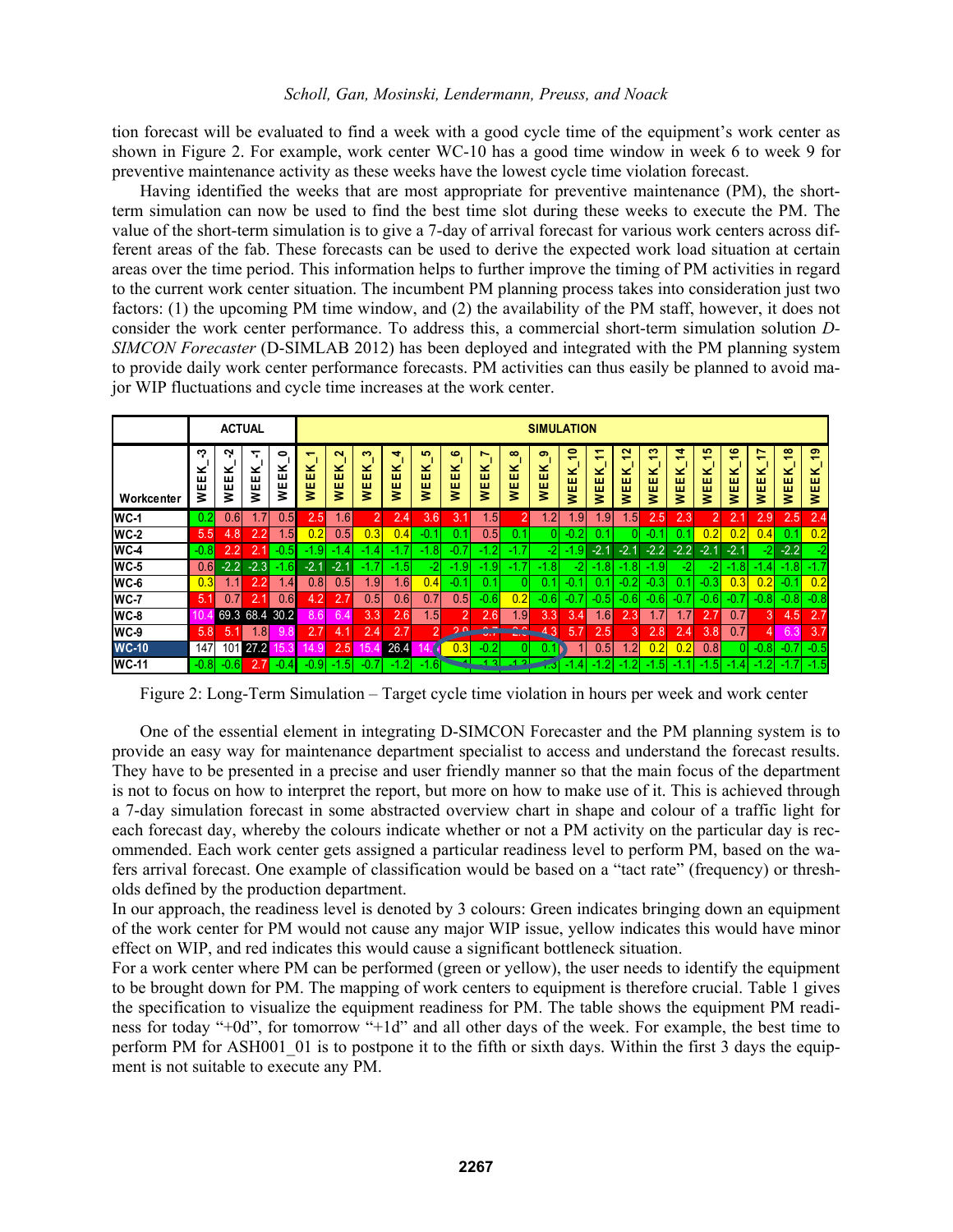| Available PM Planning Information |    |                   |      |        |  |       | New Forecast Information |       |       |       |       |       |          |
|-----------------------------------|----|-------------------|------|--------|--|-------|--------------------------|-------|-------|-------|-------|-------|----------|
| Equipment                         | Id | <b>Start Date</b> | Prio | Staff  |  | $+0d$ | $+1d$                    | $+2d$ | $+3d$ | $+4d$ | $+5d$ | $+6d$ | Duration |
| ASH001 01                         |    | 23.4.2012         | 3    | Mrs. B |  |       |                          |       |       |       |       |       | 8h       |
|                                   |    | 00:00:00          |      |        |  |       |                          |       |       |       |       |       |          |
| ETC002 02                         | 2  | 23.4.2012         |      | Mrs. B |  |       |                          |       |       |       |       |       | 1h       |
|                                   |    | 01:23:44          |      |        |  |       |                          |       |       |       |       |       |          |
| FOT003 03                         | 3  | 23.4.2012         |      | Mr. Q  |  |       |                          |       |       |       |       |       | 48 h     |
|                                   |    | 14:23:44          |      |        |  |       |                          |       |       |       |       |       |          |
| SPU005 05                         | 4  | 19.5.2012         | 3    | Mr. Z  |  |       |                          |       |       |       |       |       | 24h      |
|                                   |    | 14:23:44          |      |        |  |       |                          |       |       |       |       |       |          |

Table 1: Illustration PM Planning Tool with Forecast Information

As a first step towards establishing short-term simulation in the production departments as use case, for each focus department an individually designed intranet web page has been created, containing the arrival forecast for the department work center as well as the abstracted visualization of the PM forecast information. This approach allows focusing on selected work centers while talking to the production areas over few weeks to validate the forecasts, modify thresholds used for the PM decision support chart and deepen the acceptance of the simulation forecasts. An example of this intranet visualization can be found in Figure 3.



Figure 3: Department specific simulation forecast, including PM-planning decision support

Figure 4 shows a screen capture of the integrated PM planning system and short-term simulation forecast. This solution is accessible fab-wide and allows different departments to make use of the simulation forecast results to identify good timings to carry out upcoming PM activities. To increase the ability to shift a PM to the suggested period and decrease the constraints which occur due to the availability of the PMoperators, this system is going to be integrated with an existing solver technology that creates the work schedule for PM personnel. Integrating the solution provides a mean for the solver to allocate the right PM-operators at the right time, to avoid a planned PM without PM personnel actually being available.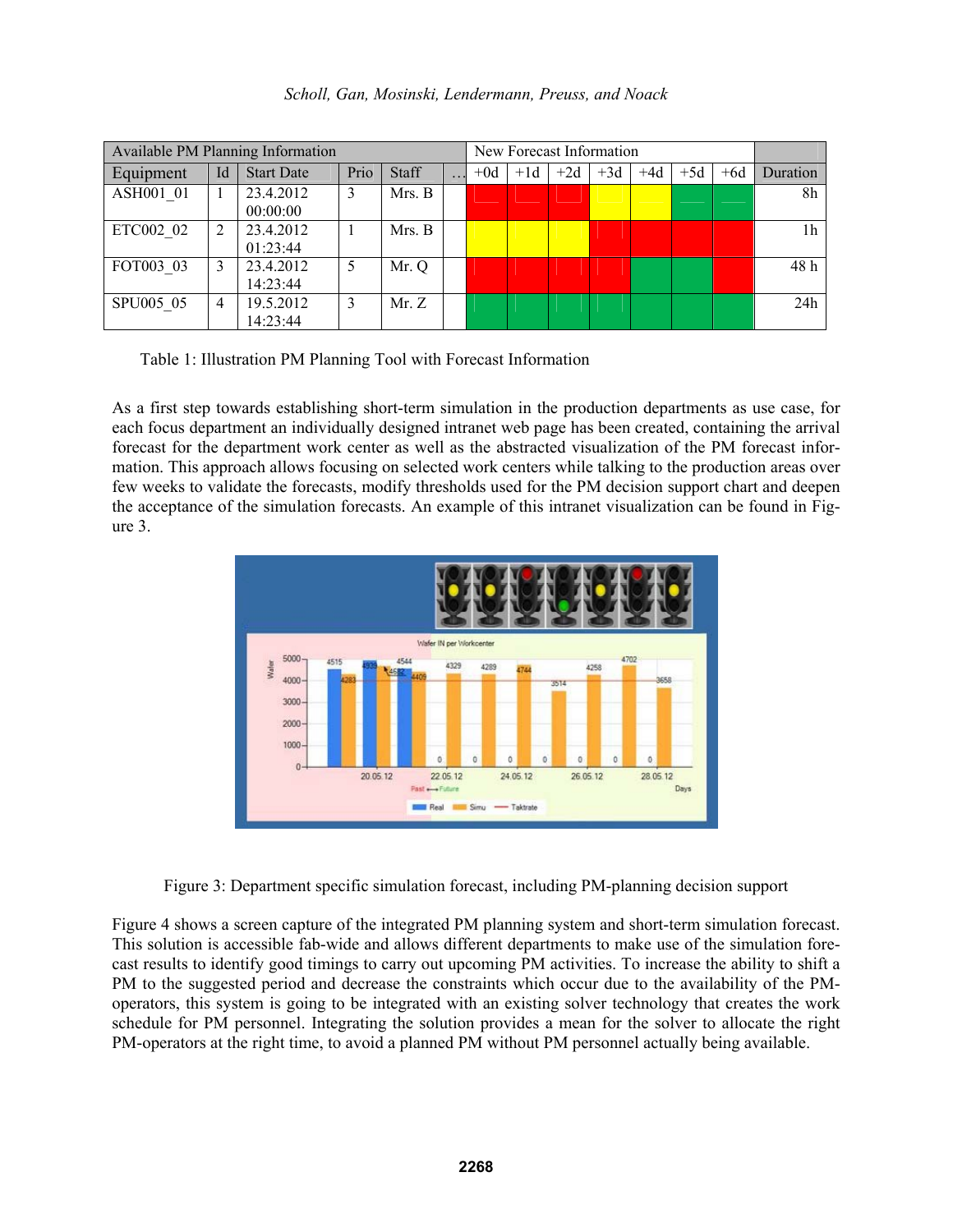|     | eBook - drsspu00101 - DRS PP |                                                    |            |                |          |           |                           |                         |                         |
|-----|------------------------------|----------------------------------------------------|------------|----------------|----------|-----------|---------------------------|-------------------------|-------------------------|
| in. | Edit<br>View Refresh ?       |                                                    |            |                |          |           |                           |                         |                         |
|     |                              | Drag a column header here to group by that column. |            |                |          |           |                           |                         |                         |
|     | <b>PPPMPLan</b>              |                                                    |            |                |          |           |                           |                         | <b>FORECAST HORIZON</b> |
|     | Equipment<br>$\triangledown$ | <b>PROZESS</b><br>$\nabla$ Dri. $\nabla$           | Eckstart V | Dauer gepl.    | PlanKW Y | Auftrag Y | <b>GRUNDLANG</b>          | $\nabla$ Grund $\nabla$ | (EXAMPLE)               |
|     | $\blacktriangleright$ ETC031 | н                                                  | 09.04.2012 | 4              | 15 2012  | 101915512 | halbjährliche Wartung     | <b>HALB</b>             |                         |
|     | ETC024                       |                                                    | 10.04.2012 | 72             | 15 2012  | 101919607 | jährliche Wartung         | <b>JÄHR</b>             |                         |
|     | ETC010                       |                                                    | 11.04.2012 | 50             | 15 2012  | 101919605 | iährliche PM + BGVA3      | <b>JÄHR</b>             |                         |
|     | ETC031                       |                                                    | 11.04.2012 | $\overline{4}$ | 15 2012  | 101915530 | jährliche Wartung         | <b>JÄHR</b>             |                         |
|     | ETC016                       |                                                    | 12.04.2012 | 48             | 15 2012  | 101918563 | jährliche Wartung         | <b>JÄHR</b>             |                         |
|     | ETC031                       |                                                    | 15.04.2012 | 16             | 16 2012  | 101919378 | jährliche Wartung         | <b>JÄHR</b>             |                         |
|     | ETC022                       |                                                    | 17.04.2012 | 26             | 16 2012  | 101921869 | jährliche Wartung + BGVA3 | <b>JÄHR</b>             |                         |
|     | ETC031                       |                                                    | 28.04.2012 | 16             | 17 2012  | 101923315 | jährliche Wartung         | <b>JÄHR</b>             |                         |
|     | <b>SPU001</b>                |                                                    | 01.05.2012 | 72             | 18 20 12 | 101926722 | jährliche Wartung         | <b>JÄHR</b>             |                         |
|     | ETC031                       |                                                    | 02.05.2012 | $\overline{4}$ | 18 20 12 | 101922152 | halbiährliche Wartung     | <b>HALB</b>             |                         |
|     | SPU002                       |                                                    | 02.05.2012 | 72             | 18 20 12 | 101926019 | jährliche Wartung         | <b>JÄHR</b>             |                         |

*Scholl, Gan, Mosinski, Lendermann, Preuss, and Noack* 

Figure 4: Equipment maintenance application with integrated PM decision support on the right

# **4.2 Effect On Fab Performance**

Figure 5 below illustrates the benefit that was achieved through the use of short term simulation for preventive maintenance (PM) planning in wafer inspection area. Before 24 May PM activities were planned without using short-term simulation forecast. As can be seen, the WIP level increases in all cases, e.g. by 470 wafers between 18 April and 20 April and by 400 wafers between 24 April and 26 April. As the PM was executed with consideration of forecasted lots arrival after 24 May the PM activities do not result in WIP level increases. For the PM between 24 May and 26 May the WIP level actually decreases by 280 wafers, for the PM between 30 May to 1 June the WIP level decreases by 500 wafers, and for the PM between 5 June and 7 June, the WIP level decreases by 700 wafers. This was observed as the PM was planned on the days when lot arrival at the respective work centers was low.



Figure 5: Equipment maintenance application with integrated PM decision support on the right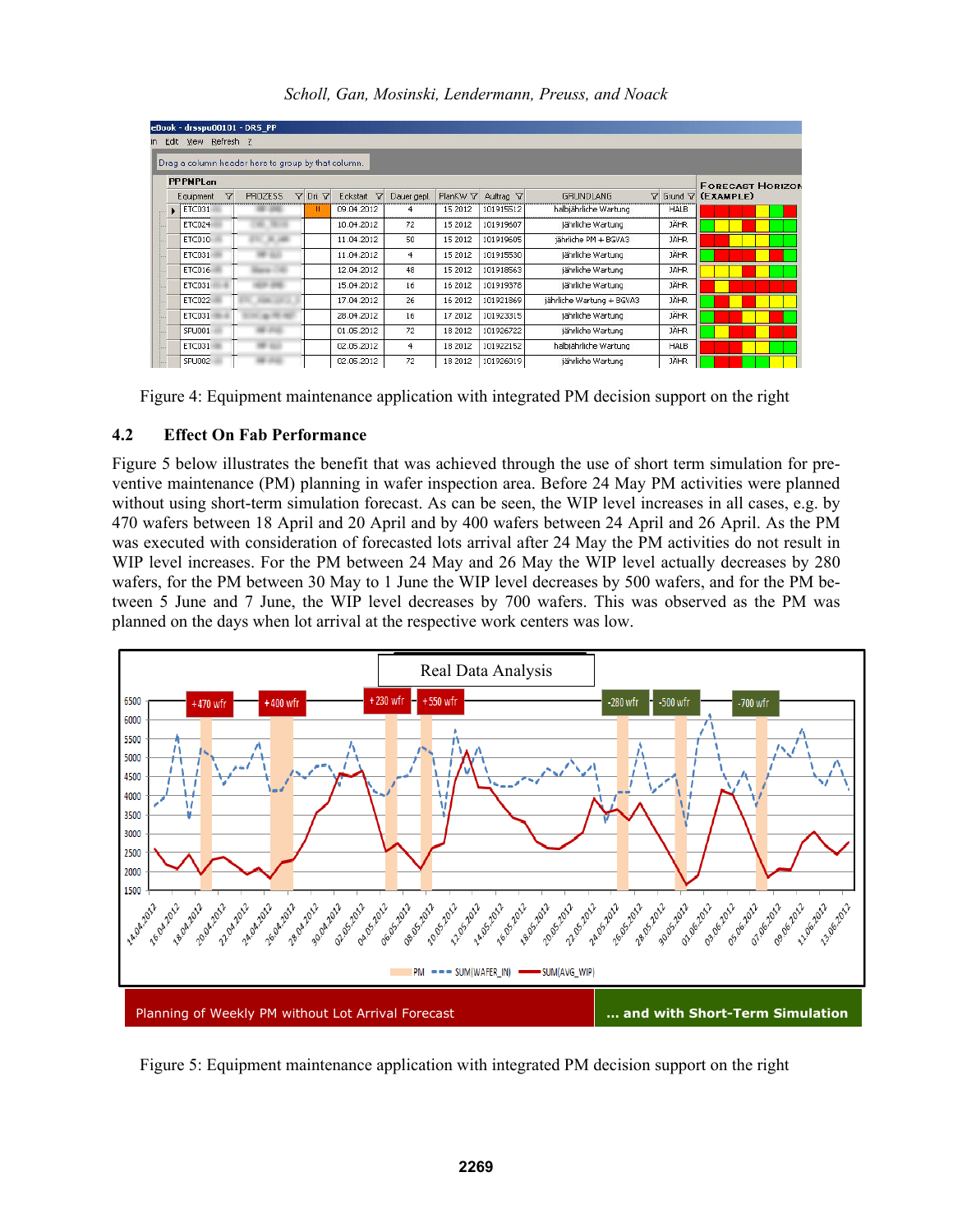# **5 CONCLUSIONS AND FUTURE WORKS**

In this paper we have described an approach of combining both long/mid-term simulation and short-term simulation for PM planning in a semiconductor wafer fab environment. Using this approach, PM planning takes into account not only time windows and resource availability but also anticipated lot arrivals at the respective work centers. The long/mid-term simulation model is used to identify the time period in which PM can be conducted, based on assessment of cycle time impact of the extended PM activities. Upon identifying the week for PM, the short-term simulation model is then used to identify the day within the week that the PM can be performed. This solution is integrated with the Infineon PM planning system, accessible anywhere within the fab. It provides a visual means (traffic light approach) for PM planning specialists to identify the appropriate time to carry out PM activities. This solution has been deployed for a few key work centers, and is in the process of being extended to other work centers across the entire fab. Moving on, further extension of the solution to harmonize with resource planning (PM-operator) will be done to maximize the benefit of simulation-driven PM planning.

Another extension would be to use an additional dynamic tact rate for each of the forecasts instead of a static one for the creation of the PM planning chart. For example, a requirement of having at least one "green light" indicating a time for a PM could be imposed in case a PM is due and must be started during the next week. The simulation can then be rerun with different PM scenarios during the week where the PM is carried out at different days with low arrival situations to find the optimal PM timing for a given objective like cycle time reduction for the work center or to look at other criteria which could improve the global key performance indicators of the fab.

Besides further extending the application of DES, it is crucial to provide continuous maintenance activities to ensure accuracy and benefit of the short-term simulation. These activities comprise continuous basic data maintenance, automatic model verification and validation, feedback from production areas regarding equipment capability updates, lot flow changes, expected equipment downs as well as continuous forecast quality measurement and on-going simulation model improvement. These elements have been visualized in Figure 6.



Figure 6: Requirement to ensure a constant accuracy and benefit of simulation-based use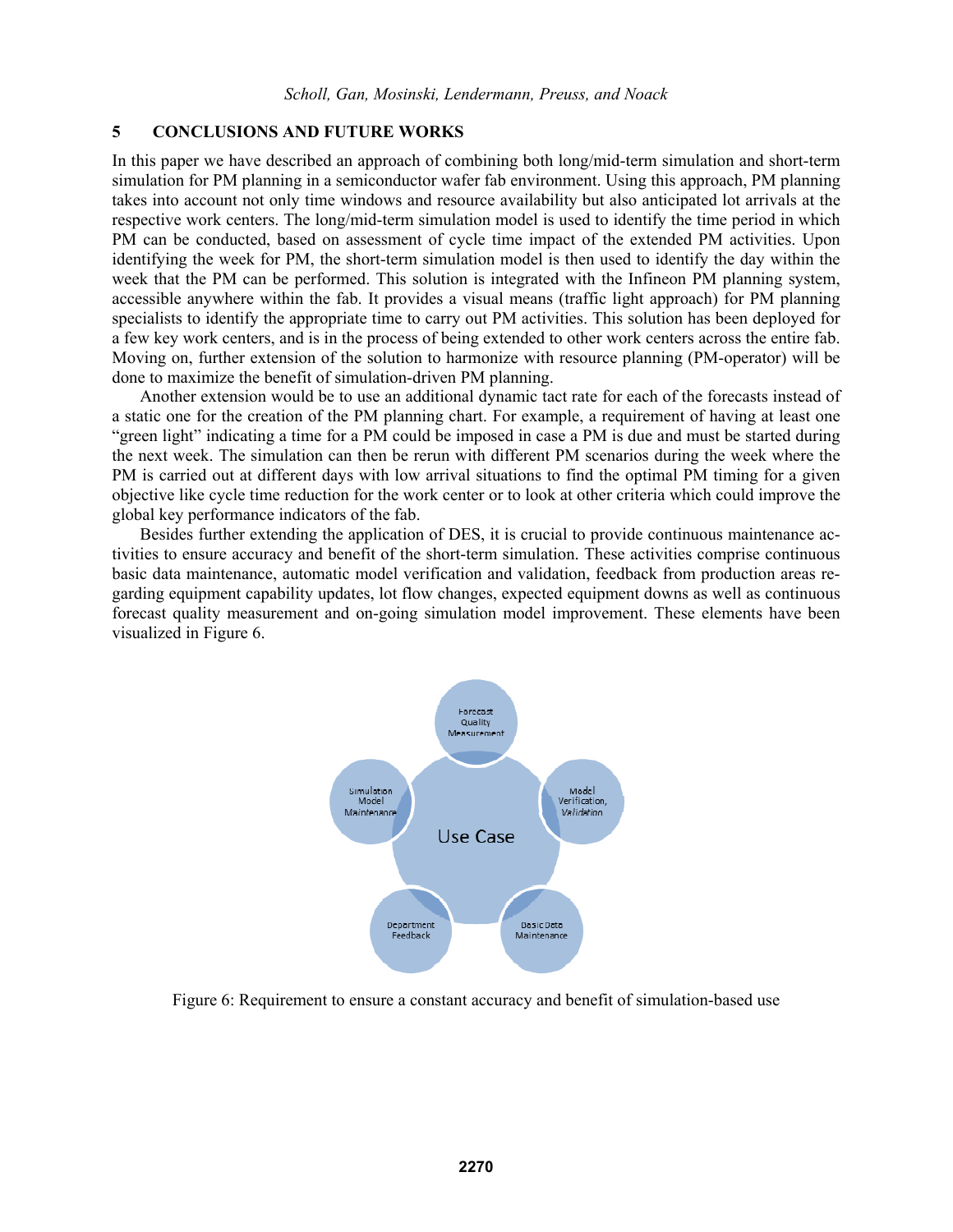# **6 REFERENCES**

- Reijers, H.A., W.M.P. van der Aalst. 1999. "Short-term simulation: bridging the gap between operational control and strategic decision making", In *Proceedings of the IASTED International Conference Modeling and Simulation (MS '99)*.
- Scholl, W. 2008. "Coping with typical unpredictable incidents in a logic fab". In *Proceedings of the 2008 Winter Simulation Conference* edited by S. J. Mason, R. R. Hill, L. Mönch, O. Rose, T. Jefferson, and J. W. Fowler, 2030-2034. Piscataway, New Jersey: Institute of Electrical and Electronics Engineers, Inc.
- Scholl, W., B.P. Gan, D. Noack, P. Preuss, M.L. Peh, P. Lendermann, and O. Rose. 2010. "Towards Realization of a High-Fidelity Simulation Model for Short-Term Horizon Forecasting in Wafer Fabrication Facilities." In *Proceedings of the 2010 Winter Simulation Conference*, edited by B. Johansson, S. Jain, J. Montoya-Torres, J. Hugan, and E. Yücesan, 2563-2574. Piscataway, New Jersey: Institute of Electrical and Electronics Engineers, Inc.
- D-SIMLAB. 2012. "D-SIMCON An Overview". http://www.d-simlab.com/dsimcon.htm. Accessed Jun. 1, 2012

# **AUTHOR BIOGRAPHIES**

**WOLFGANG SCHOLL** works as a Senior Staff Expert for modeling and simulation for Infineon Technologies in Dresden (Germany). He has studied physics at the Technical University of Chemnitz (Germany) and graduated in solid-state physics in 1984. From 1984 to 1995 he worked as a process engineer for ZMD in Dresden. In 1996 he joined Infineon Technologies (former SIMEC) and worked on the field of capacity planning. Since 2003 he is responsible for fab simulation. His email address is wolfgang.scholl@infineon.com.

**BOON PING GAN** is the CTO of D-SIMLAB Technologies in Singapore. He has been involved in simulation technology application and development since 1995, with primary focus on developing parallel and distributed simulation technology for complex systems such as semiconductor manufacturing and aviation spare inventory management. He is now responsible for managing the technology and product development at D-SIMLAB as well as execution of projects in the semiconductor and engineering domains. He holds a Master of Applied Science degree, specializing in Computer Engineering. His email address is boonping@d-simlab.com.

**MARCIN MOSINSKI** is a PhD student at Munich University of the Federal Armed Forces. He is a member of the scientific staff of Professor Oliver Rose at the Chair of Modeling and Simulation. He works as a Simulation Expert for a Short Term Simulation for Infineon Technologies in Dresden. He received his M.S. degree in computer science from Dresden University of Technology. His research interests include simulative and analytical forecasting of complex problems in manufacturing facilities and the statistical data analysis. His email address is marcin.mosinski@infineon.com.

**PETER LENDERMANN** is the Co-Founder and CEO of D-SIMLAB Technologies, a Singapore-based company providing simulation-based decision support solutions and services to Aerospace, Semiconductor Manufacturing and other asset-intensive industries. Prior to this he worked at the Singapore Institute of Manufacturing Technology where he led the simulation-related research activities until spinning them off into D-SIMLAB Technologies. He has been engaged in the simulation community since the early 1990's. Peter holds a PhD in Applied High-Energy Physics from Humboldt University in Berlin (Germany) and an MBA in International Economics and Management from SDA Bocconi in Milan (Italy). He is also an Adjunct Associate Professor at the Department of Industrial and Systems Engineering at the National University of Singapore. His email address is peter@d-simlab.com.